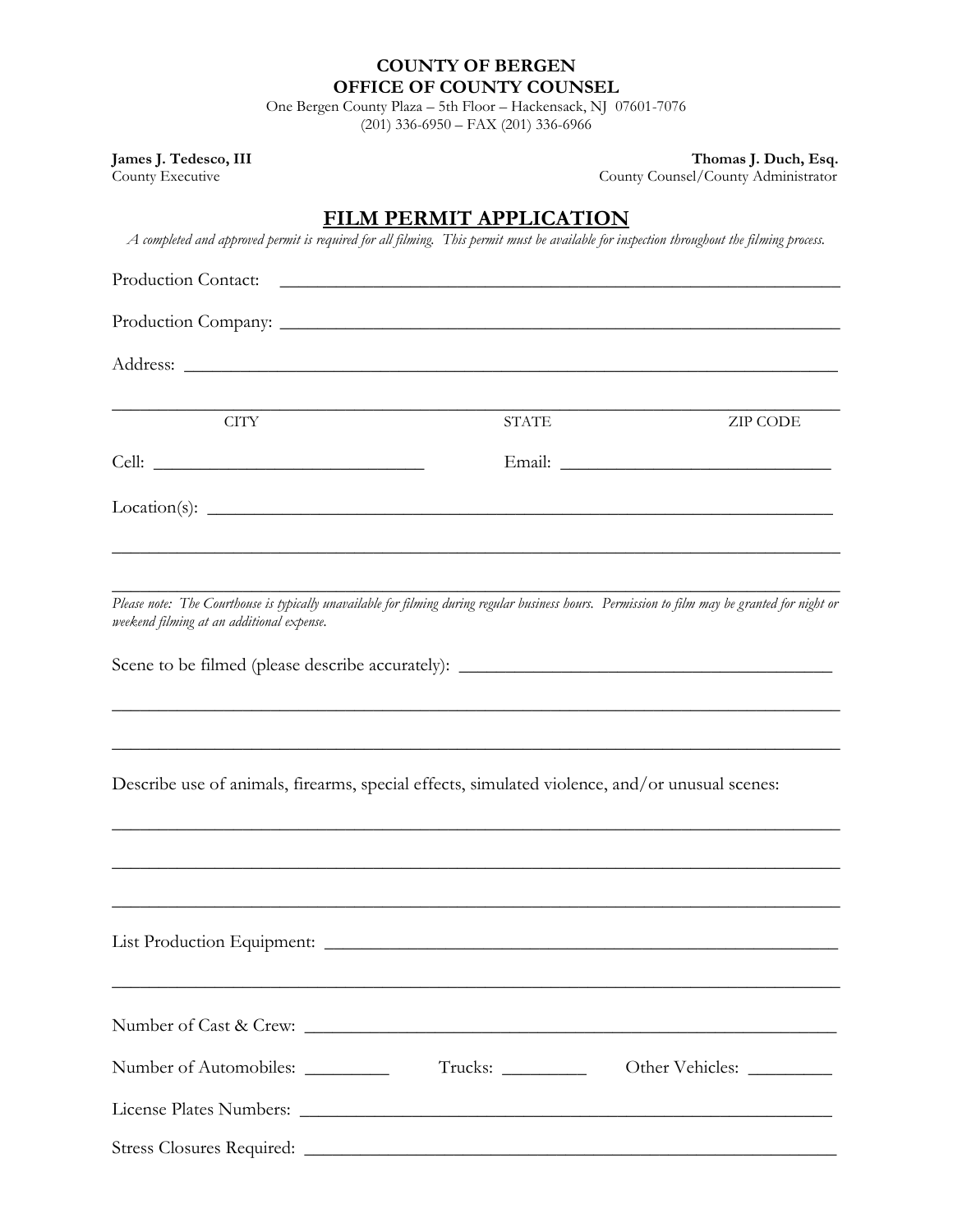|                                           | <b>COUNTY OF BERGEN</b><br>OFFICE OF COUNTY COUNSEL<br>One Bergen County Plaza - 5th Floor - Hackensack, NJ 07601-7076<br>$(201)$ 336-6950 - FAX $(201)$ 336-6966                                                                                                                                                                                                                                                                                                                                                                                                                                                                                              |             |                                                             |  |
|-------------------------------------------|----------------------------------------------------------------------------------------------------------------------------------------------------------------------------------------------------------------------------------------------------------------------------------------------------------------------------------------------------------------------------------------------------------------------------------------------------------------------------------------------------------------------------------------------------------------------------------------------------------------------------------------------------------------|-------------|-------------------------------------------------------------|--|
| James J. Tedesco, III<br>County Executive |                                                                                                                                                                                                                                                                                                                                                                                                                                                                                                                                                                                                                                                                |             | Thomas J. Duch, Esq.<br>County Counsel/County Administrator |  |
|                                           | Type of Project: (Please check one of the following)                                                                                                                                                                                                                                                                                                                                                                                                                                                                                                                                                                                                           |             |                                                             |  |
| Feature Film                              | Television Series                                                                                                                                                                                                                                                                                                                                                                                                                                                                                                                                                                                                                                              | Mini-Series |                                                             |  |
| T.V. Movie                                | Music Video                                                                                                                                                                                                                                                                                                                                                                                                                                                                                                                                                                                                                                                    | Documentary |                                                             |  |
| Short Film                                | Commercial                                                                                                                                                                                                                                                                                                                                                                                                                                                                                                                                                                                                                                                     |             |                                                             |  |
| Non-profit                                | Student Film                                                                                                                                                                                                                                                                                                                                                                                                                                                                                                                                                                                                                                                   |             |                                                             |  |
|                                           | Title of Project: (If commercial, identify product; if music video, identify band and song name)                                                                                                                                                                                                                                                                                                                                                                                                                                                                                                                                                               |             |                                                             |  |
|                                           |                                                                                                                                                                                                                                                                                                                                                                                                                                                                                                                                                                                                                                                                |             |                                                             |  |
|                                           |                                                                                                                                                                                                                                                                                                                                                                                                                                                                                                                                                                                                                                                                |             |                                                             |  |
| revocation without refund of permit fees. | Applicant agrees to comply with all rules and restrictions imposed by the County during its Activities<br>on County property. Failure to comply with any permit requirements or conditions may result in                                                                                                                                                                                                                                                                                                                                                                                                                                                       |             |                                                             |  |
| Date                                      | Authorized Signature                                                                                                                                                                                                                                                                                                                                                                                                                                                                                                                                                                                                                                           |             | Title                                                       |  |
|                                           | <b>FEES:</b> \$1,250 per day permit fee* (Check made payable to "County of Bergen")<br>Non-profit/student films: No fee. (Insurance and Hold Harmless Agreement required)<br>*Permit fee is in addition to any required fees for County personnel or equipment.<br><b>INSURANCE:</b> Applicant must file its <b>Certificate of Insurance</b> (COI) and <b>Defense</b> ,<br>Indemnification, and Hold Harmless Agreement prior to issuance if a permit. Each employee,<br>volunteer, contact, agent, or representative of Applicant must personally executive the annexed<br>Release/Waiver and Hold Harmless Agreement prior to accessing the County Property. |             |                                                             |  |
|                                           | <b>**OFFICIAL USE ONLY**</b>                                                                                                                                                                                                                                                                                                                                                                                                                                                                                                                                                                                                                                   |             |                                                             |  |
|                                           |                                                                                                                                                                                                                                                                                                                                                                                                                                                                                                                                                                                                                                                                |             |                                                             |  |
|                                           |                                                                                                                                                                                                                                                                                                                                                                                                                                                                                                                                                                                                                                                                |             |                                                             |  |
|                                           | See Project-Specific Conditions on Following Page.                                                                                                                                                                                                                                                                                                                                                                                                                                                                                                                                                                                                             |             |                                                             |  |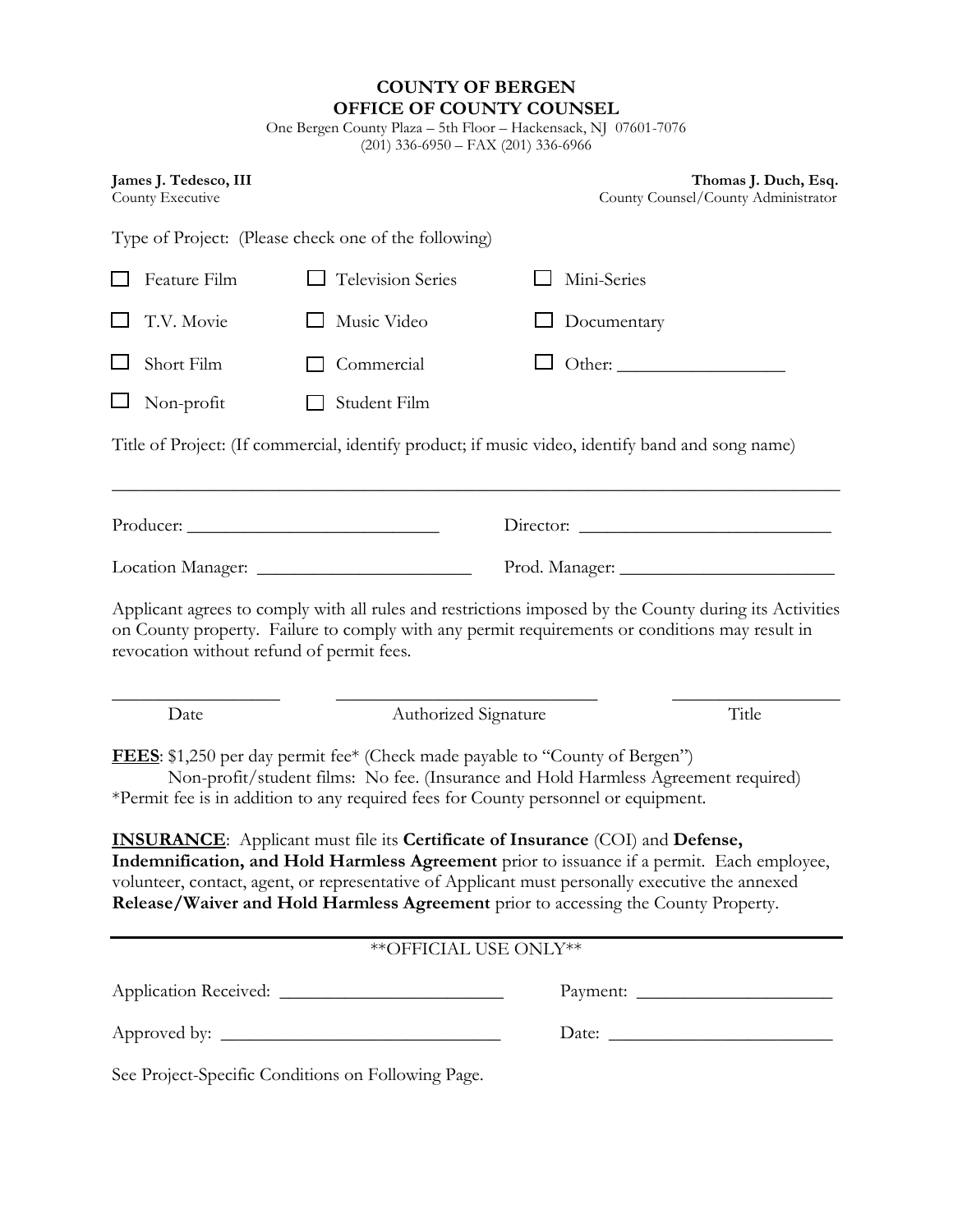### **COUNTY OF BERGEN** OFFICE OF COUNTY COUNSEL

One Bergen County Plaza - 5th Floor - Hackensack, NJ 07601-7076  $(201)$  336-6950 - FAX  $(201)$  336-6966

James J. Tedesco, III County Executive

Thomas J. Duch, Esq. County Counsel/County Administrator

### PROJECT-SPECIFIC PERMIT CONDITIONS:

Based upon the information provided in the annexed Permit Application, the following additional conditions shall apply to issuance of above permit.

Please list any and all modifications to County facilities, including temporary structures or sets to be constructed.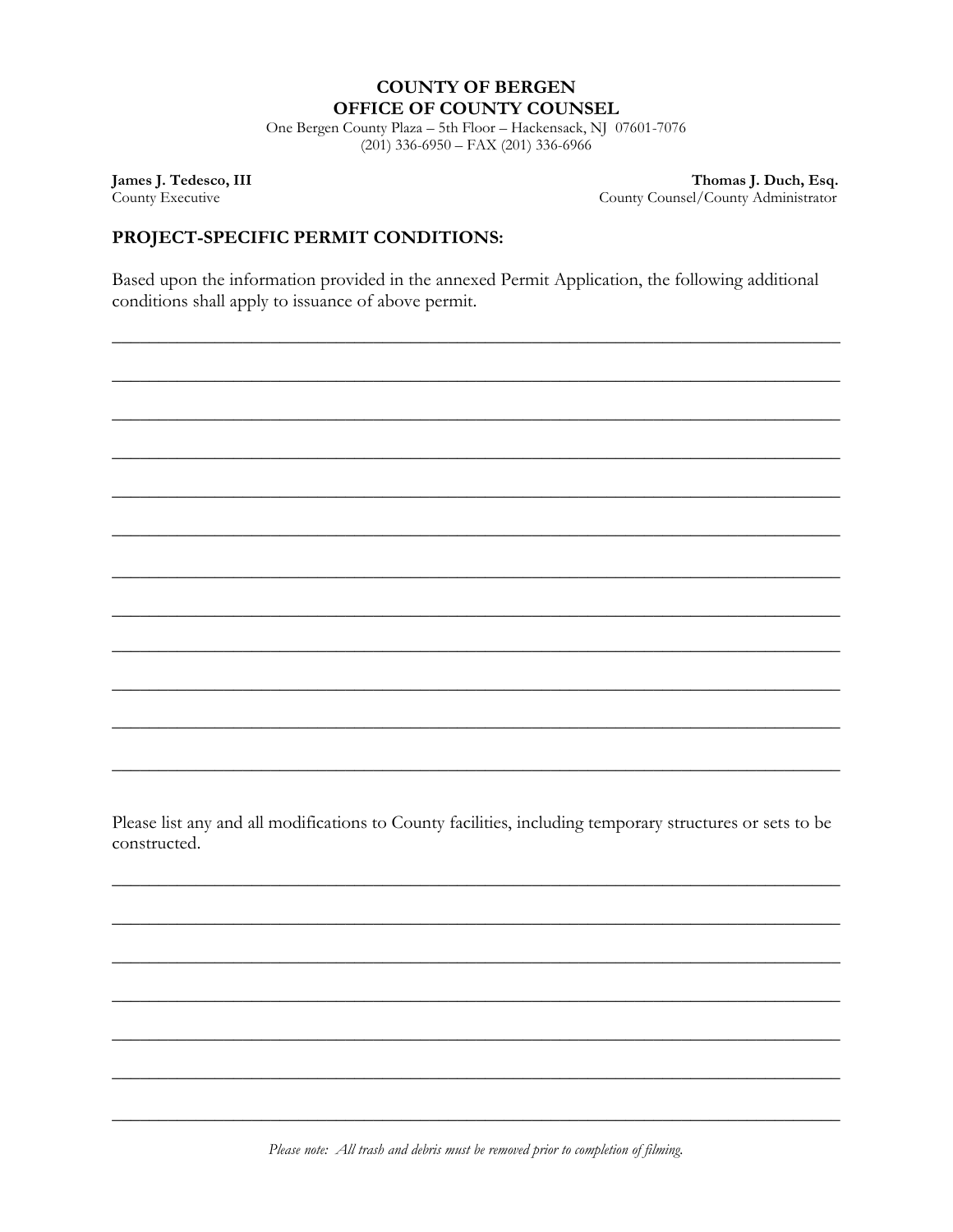### **COUNTY OF BERGEN OFFICE OF COUNTY COUNSEL**

One Bergen County Plaza – 5th Floor – Hackensack, NJ 07601-7076 (201) 336-6950 – FAX (201) 336-6966

**James J. Tedesco, III** Thomas J. Duch, Esq. County Executive County Counsel/County Administrator

## **INSTRUCTIONS**

Dear Applicant,

Prior to issuance of a film permit, the County requires that a Certificate of Insurance be filed with the Office of County Counsel.

The Certificate must show a **minimum** of \$1,000,000 per occurrence, \$2,000,000 aggregate General Liability and \$5,000/person Medical Expense. **THE COUNTY OF BERGEN AND ITS OFFICIALS, EMPLOYEES AND AGENTS** must be named as **ADDITIONAL INSURED** and **COUNTY OF BERGEN** shown as **CERTIFICATE HOLDER.**

Your insurance company (agent) must be told of this requirement and the above underlined paragraph. They will, at that time, issue the Certificate of Insurance which will be mailed to the above address, faxed to (201) 336-6966 or delivered to the Office of County Counsel at the above address.

Please make sure the term of the insurance (effective date to expiration date) falls within the dates you anticipate using the Bergen County facilities.

In addition, a corporate representative authorized to bind the applicant must execute the annexed **Defense, Indemnification, and Hold Harmless Agreement** prior to issuance of a permit, and each employee, volunteer, contractor, agent, or representative of Applicant must personally execute the annexed **Release/Waiver and Hold Harmless Agreement** prior to accessing the County Property.

If you have any questions concerning this matter, please call (201) 336-6950.

Thank you for your cooperation.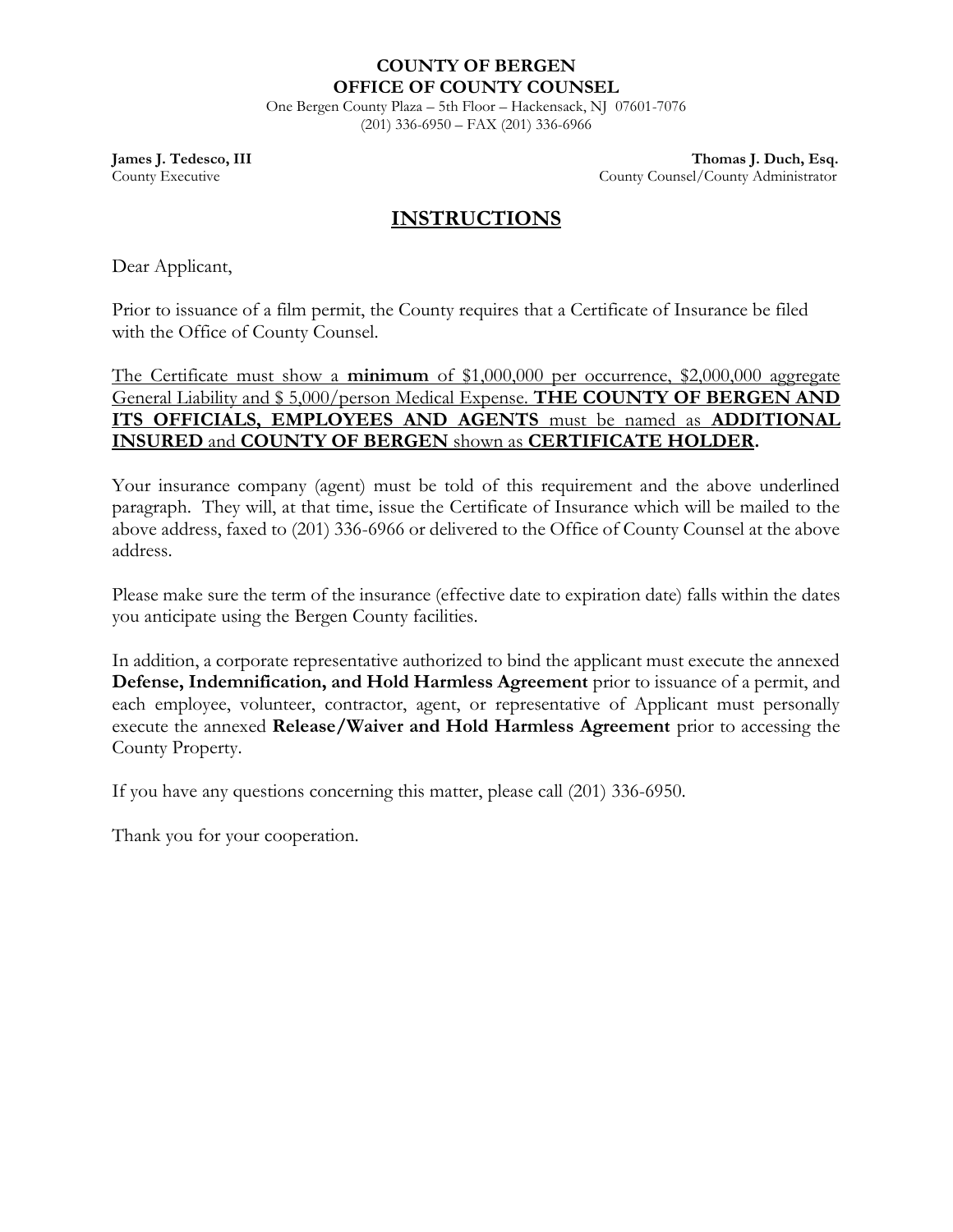

# **DEFENSE, INDEMNIFICATION, AND HOLD HARMLESS AGREEMENT**

In recognition of the County of Bergen permitting one or more employees, volunteers, contractors, agents, or representatives of \_\_\_\_\_\_\_\_\_\_\_\_\_\_\_\_\_\_\_\_\_\_\_\_\_\_\_\_\_\_\_\_\_\_\_\_\_\_\_ ("LICENSEE"), to enter onto property of the County of Bergen, more particularly:

 $_$  (the "Site"), for the purpose of: \_\_\_\_\_\_\_\_\_\_\_\_\_\_\_\_\_\_\_\_\_\_\_\_\_\_\_\_\_\_\_\_\_\_\_\_\_\_\_\_\_\_\_\_\_\_\_\_\_\_\_\_\_\_\_\_\_\_\_\_\_\_\_ (the "Activities"),

LICENSEE agrees to defend, indemnify, and hold harmless the County of Bergen, and any of its employees, officials, agents, volunteers or representatives against any and all claims for bodily injury, personal injury, property damage, or legal defense costs arising out of the actual or alleged negligence of LICENSEE, or any of its employees, volunteers, contractors, agents, or representatives. Furthermore, LICENSEE has been advised that its employees, volunteers, contractors, agents, or representatives are being granted access to the Site AT THEIR OWN RISK. By signing below, the undersigned authorized representative of LICENSEE acknowledges and agrees to voluntarily assume all risks of personal injury or death to its employees, volunteers, contractors, agents, or representatives or damage to its or their personal property, and agrees to defend, indemnify, and hold harmless the County of Bergen, and any of its employees, officials, agents, volunteers or representatives, from any and all claims for personal injury, death or property damage arising out of, or resulting from access to or presence on the Site by property, employees, volunteers, contractors, agents, or representatives of LICENSEE, whether or not negligence on the part of the County of Bergen, or any of its employees, officials, agents, volunteers or representatives contributed in any way thereto.

LICENSEE certifies that it maintains the following minimum insurance coverages, and that the County of Bergen and its officers, employees, and agents will be named as Additional Insured on the General Liability and Auto Liability coverages:

**Commercial General Liability Insurance**: Limits of \$1 Million per Occurrence, \$2 Million Aggregate, and \$5,000/person medical expenses.

**Owned, Leased, and Hired/Non-Owned Commercial Automobile Liability Insurance**: Limit of \$1 Million CSL.

\_\_\_\_\_\_\_\_\_\_\_\_\_\_\_\_\_\_\_\_\_\_\_\_\_\_\_\_\_\_\_\_\_\_\_\_\_\_\_\_\_\_\_\_ \_\_\_\_\_\_\_\_\_\_\_\_\_\_\_\_\_\_\_\_\_\_\_\_\_\_\_\_\_\_

**Worker's Compensation Insurance**: Part A - Statutory Limits; Part B \$500,000/\$500,000/\$500,000

(Signature of LICENSEE's Authorized Representative) Date

\_\_\_\_\_\_\_\_\_\_\_\_\_\_\_\_\_\_\_\_\_\_\_\_\_\_\_\_\_\_\_\_\_\_\_\_\_\_\_\_\_\_\_\_

(Print Name and Title)